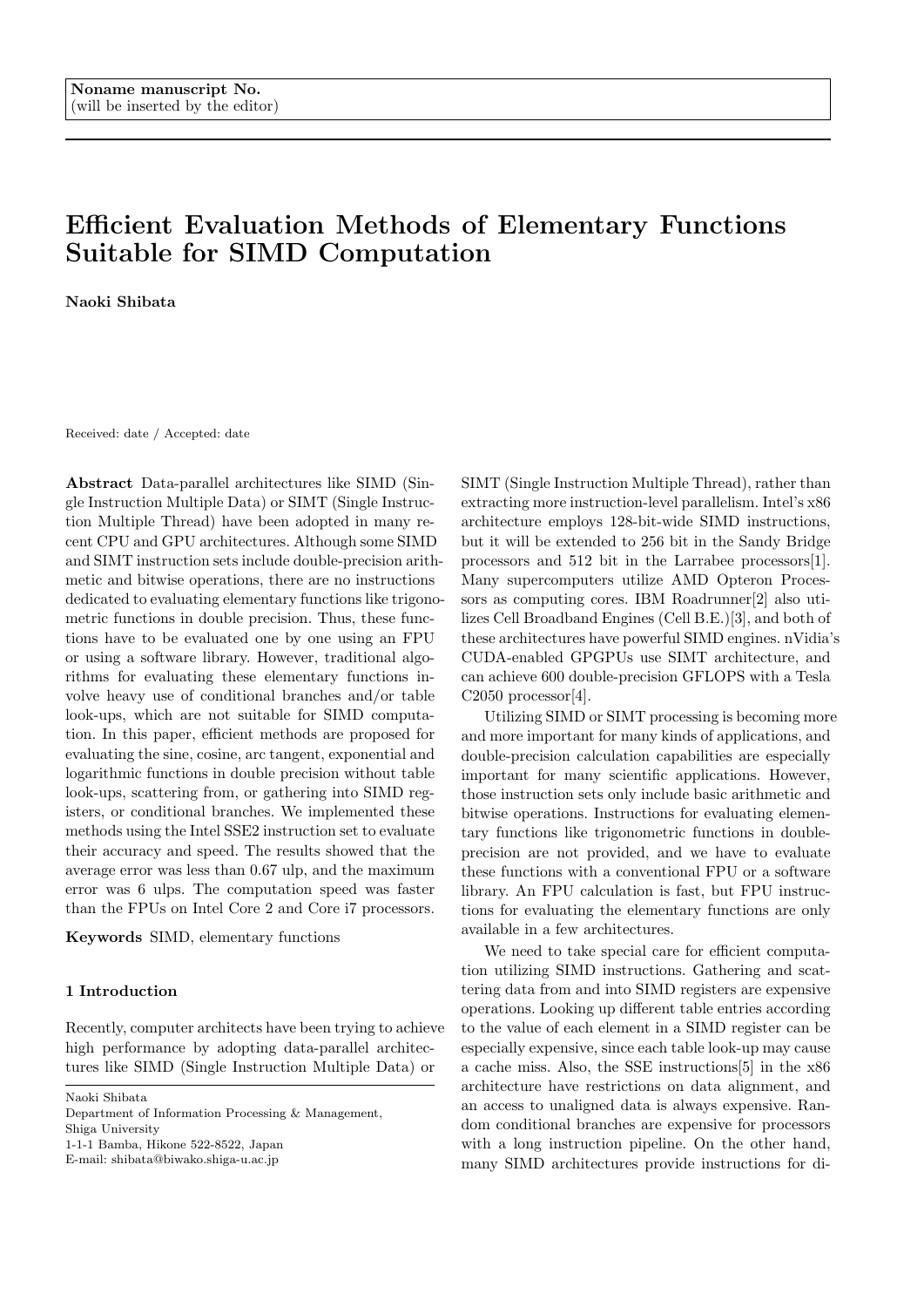vision and taking square root, and these calculations are now inexpensive. Thus, sometimes traditional algorithms are not suitable, and we need new algorithms for them.

In this paper, we propose new methods for evaluating the sine, cosine, arc tangent, exponential and logarithmic functions in double precision which are suitable for processors with a long instruction pipeline and an SIMD instruction set. Evaluations of these functions are carried out by a series of double-precision arithmetic and bitwise operations without table look-ups, scattering/gathering operations, or conditional branches. The total code size is very small, and thus they are also suitable for Cell B.E. which has only 256K bytes of directly accessible scratch pad memory in each SPE. The proposed methods were implemented using the Intel SSE2 instruction set for evaluating accuracy and speed. The results showed that the proposed methods were faster than FPU calculations on Intel Core 2 and Core i7 processors, and the average and maximum errors were less than 0.67 ulp (unit in the last place) and 6 ulps, respectively. The total code size was less than 1400 bytes.

The remainder of this paper is organized as follows. Section 2 introduces some related works. Section 3 presents the proposed methods with working C codes. Section 4 shows the results of the evaluation of accuracy, speed and code size. Section 5 presents our conclusions.

## **2 Rela[te](#page-5-0)d Works**

Some software libraries have capabilities for evaluating elementary functions. A few libraries with capabilities for evaluating elementary functions using SIMD computation in single precision are available[6,7,8]. However, adding capabilities of double-precision evaluations to these libraries is not a straightforward task. Software modules like the x87 FPU emulator code in Linux operating system kernel[9] or the libm in GNU [C](#page-7-4) [Li](#page-7-5)[br](#page-7-6)ary[10] have capabilities for evaluating elementary functions in double precision. These modules do not utilize SIMD computation, and they involve heavy use of conditional branches. Some m[ult](#page-7-7)iple-precision floating-point c[om](#page-7-8)putation libraries have capabilities for evaluating elementary functions in multiple-precision[11,12]. The program structures of these libraries are very different from the proposed method.

There are many researches on evaluating elementary functions on hardware[13,14,15,16]. T[he r](#page-7-9)[est](#page-7-10)rictions of calculation are very different from the SIMD computations, and many of these methods use table look-ups.

There are many researches on accelerating applications using SIMD or [SI](#page-7-11)[MT](#page-7-12) [co](#page-7-13)[mp](#page-7-14)utation[17,18]. Traditional irregular algorithms are sometimes difficult to parallelize on massively multi-threaded hardware, and many researchers are now working on new algorithms for such hardware.

# **3 Proposed Method**

In this section, the details of the proposed methods are explained. The working C codes are provided which can be easily converted into a series of SIMD instructions. Having converted the codes, a target function can be evaluated with multiple inputs in a SIMD register simultaneously.

## 3.1 Trigonometric Functions

The proposed method evaluates the functions of sine and cosine on the argument of *d* at the same time. The proposed method consists of two steps. First, the argument *d* is reduced to within 0 and  $\pi/4$  utilizing the symmetry and periodicity of the sine and cosine functions, shown as (1) and (2). Second, an evaluation of the sine and cosine function on the reduced argument *s* is performed assuming that the argument is within the range.

$$
\cos x = \sin(\frac{\pi}{2} - x) = \sin(x + \frac{\pi}{2})
$$
\n(1)

$$
\sin x = \cos(\frac{\pi}{2} - x) = -\cos(x + \frac{\pi}{2})
$$
\n(2)

For the first step, we first find *s* and an integer *q* in (3) so that  $0 \le s < \pi/4$ .

$$
d = s + \frac{\pi}{4}q \tag{3}
$$

<span id="page-1-0"></span>*[q](#page-1-0)* can be found by dividing *d* by *π/*4 and applying the floor function. Then *s* can be found by multiplying *q* by *π/*4 and subtracting it from *d*. We need to take special care here, because a cancellation error can make the derived value of *s* inaccurate when *d* is a large number close to a multiple of  $\pi/4$ . Some implementations like FPUs on x86 architectures exhibit this problem. In this paper, a way for efficiently preventing this problem is proposed. The problem is in the last multiplication and subtraction, and the proposed method prevents the problem by calculating this part with extra precision utilizing properties of the IEEE 754 standard for floating-point arithmetic[19]. Here, *q* is assumed to be expressed in 26 bits, which is a half of the length of the mantissa in an IEEE 754 double-precision FP number. The value of  $\pi/4$  is split into three parts so that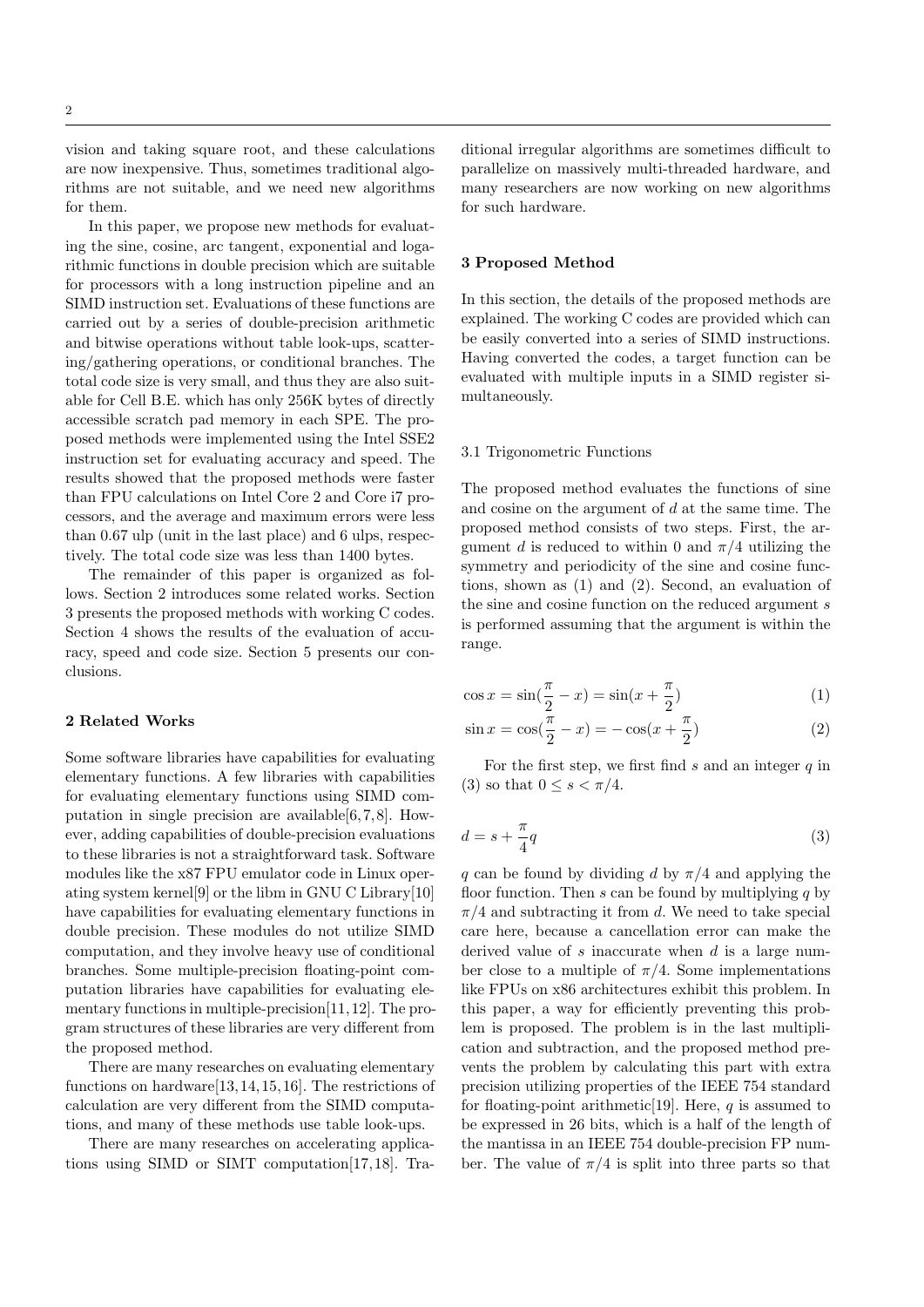**Fig. 1** Splitting  $\pi/4$  into three parts

<span id="page-2-0"></span>all of the bits in the lower half of the mantissa are zero, as shown in Fig. 1. Then, multiplying these numbers with *q* does not produce an error at all, and subtracting these numbers in descending order from *d* does not produce a cancellation error either.

For the second [s](#page-2-0)tep, we evaluate the sine and cosine functions on the argument *s*. In many existing implementations, these evaluations are performed by simply summing up the terms of the corresponding Taylor series, shown as (4).

$$
\sin x = \sum_{n=0}^{\infty} \frac{(-1)^n}{(2n+1)!} x^{2n+1} = x - \frac{x^3}{3!} + \frac{x^5}{5!} - \dotsb \tag{4}
$$

<span id="page-2-1"></span>However, if these terms are summed up using doubleprecision calculations, we cannot get an accurate result because of the accumulation of errors. In order to improve the accuracy while speeding up the evaluation, many implementations use another way of argument reduction [11]. The argument *s* is divided by a certain number, the terms of the Taylor series are evaluated for this value, and then the triple-angle formula (5) is used to obtain the final value. For example, in order to evaluat[e si](#page-7-9)n 0*.*27, we first divide 0.27 by 9, evaluate the terms of the Taylor series for sin 0*.*03, and then apply the triple-angle formula two times to find the [va](#page-2-2)lue of sin 0*.*27. Since the argument for the Taylor series is reduced, its convergence is accelerated, and we do not need to evaluate many terms to get an accurate value. In this way, we can reduce the accumulation of errors.

$$
\sin 3x = 3\sin x - 4\sin^3 x \tag{5}
$$

<span id="page-2-2"></span>However, this way does not yield sufficient accuracy with double-precision calculations, because the difference between  $3 \sin x$  and  $4 \sin^3 x$  becomes large if  $\sin x$ is small, and applying the triple-angle formula produces a rounding error. To prevent this error, we can use the double-angle formula (6) of cosine. In this case, the value of the sine function can be evaluated from the value of the cosine function using (7).

$$
\cos 2x = 2\cos^2 x - 1\tag{6}
$$

$$
\sin x = \sqrt{1 - \cos^2 x} \tag{7}
$$

Now, we have another problem. If *x* is close to 0, finding the value of the sine function using (7) produces a cancellation error, since  $\cos^2 x$  is close to 1. In this paper, instead of cos *s*, the value of 1 *−* cos *s* is found. Let  $f(x)$  be  $1 - \cos x$ , and we get the following equations.

$$
f(2x) = 4f(x) - 2f(x)^2
$$
 (8)

$$
\sin x = \sqrt{2f(x) - f(x)^2} \tag{9}
$$

<span id="page-2-3"></span>Since *s* is between 0 and  $\pi/4$ , the application of (8) or (9) does not produce cancellation or rounding errors. By evaluating the first five terms of the Taylor series and applying (8) three times, we can evaluate the functions of sine and cosine on the argument of *s* with su[ffici](#page-2-3)ent [ac](#page-2-3)curacy. In order to improve the computational performance, we use the following technique. Let  $g(x)$  be  $2f(x)$  and [w](#page-2-3)e get the following equation:

$$
g(2x) = (4 - g(x)) \cdot g(x)
$$
 (10)

<span id="page-2-4"></span>By using (10) instead of (8), we can omit one multiplication each time we apply the double-angle formula. This also improves the accuracy by a little. To incorporate the result from the first step, we use the symmetry and period[icit](#page-2-4)y of the trig[on](#page-2-3)ometric functions. This is performed by exchanging the derived values of sin *s* and cos *s*, and multiplying those values by *−*1 according to the remainder *q* divided by 4. In order to evaluate the tangent function, we can simply use (11).

A working C code for the proposed method is shown in Fig.  $2^1$ .

$$
\tan x = \frac{\sin x}{\cos x} \tag{11}
$$

<sup>&</sup>lt;sup>1</sup> The code contains conditional branches for ease of reading. All of these conditional branches can be eliminated by unrolling loops or replacing them by combinations of comparisons and bitwise operations.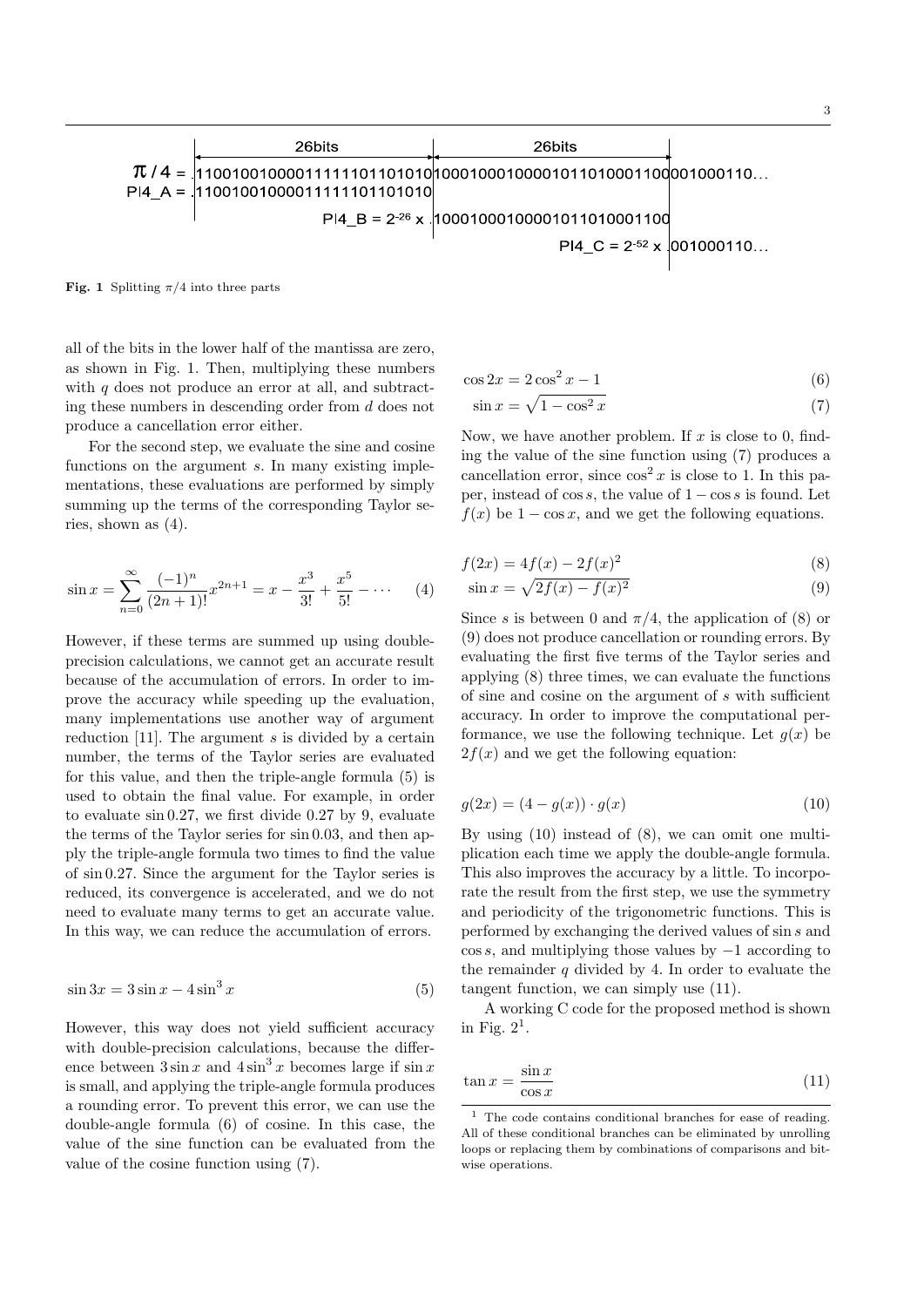```
#i n c l u d e <math . h>
\tt type def struct since t = { double s, c; } { single s.}\#define N 3
 \sin \cos t xsincos0(double s) { // 0 \leq s < \pi/4<br>int i;
    // Argument reduction<br>s = s * pow (2, −N);
    s = s ∗ s ; / / Evaluating Taylor series
s = ( ( ( ( s /1814400 − 1 . 0 / 2 0 1 6 0 ) ∗ s + 1 . 0 / 3 6 0 ) ∗ s − 1 . 0 / 1 2 ) ∗ s + 1 )∗ s ;
    for (i = 0; i < N; i++) \{ s = (4 - s) * s; \} // Applying double angle formula
      = s / 2;
    sin cos_t sc;<br>sc.s = sqrt((2-s)*s); sc.c = 1 - s;<br>return sc;
}
#define PI4_A .7853981554508209228515625 //π/4 split into three parts<br>#define PI4_B .794662735614792836713604629039764404296875e-8
#d e f i n e PI4 C . 3 0 6 1 6 1 6 9 9 7 8 6 8 3 8 2 9 4 3 0 6 5 1 6 4 8 3 0 6 8 7 5 0 2 6 4 5 5 2 4 3 7 3 6 1 4 8 0 7 6 9 e−16
// 4/π<br>#define M_4_PI 1.273239544735162542821171882678754627704620361328125
s i n c o s t x s i n c o s ( double d ) {
    double s = fabs(d);<br>int q = (int)(s * M_4_PI), r = q + (q & 1);
   s −= r ∗ PI4 A ; s −= r ∗ PI4 B ; s −= r ∗ PI4 C ;
    \text{sin} \cos t = x \sin \cos \theta (s):
     if (((q + 1) & 2) != 0) { s = sc.c; sc.c = sc.s; sc.s = s; }<br>if (((q + 2) != 0) != (d < 0) sc.s = -sc.s;<br>if (((q + 2) & 4) != 0) sc.c = -sc.c;return sc;
}
 double xsin(double d) { sincos_t sc = xsincos(d); return sc.s; }<br>double xcos(double d) { sincos_t sc = xsincos(d); return sc.c; }<br>double xtan(double d) { sincos_t sc = xsincos(d); return sc.s / sc.c; }
```
**Fig. 2** Working C code for evaluating trigonometric functions

#### 3.2 Inverse Trigonometric Functions

We cannot get an accurate result by simply summing up many terms of the Taylor series (12) using doubleprecision calculations because of an accumulation of errors. As far as we surveyed, no good way is known for reducing the argument for evaluating inverse trigonometric functions. In this paper, a ne[w w](#page-3-0)ay of argument reduction for evaluating the arc tangent function utilizing the half-angle formula (14) of the cotangent function is proposed.

$$
\arctan x = \sum_{n=0}^{\infty} \frac{(-1)^n}{2n+1} x^{2n+1}
$$
 (12)

$$
\cot x = \frac{1}{\tan x} = \tan \left(\frac{\pi}{2} - x\right) \tag{13}
$$

$$
\cot\frac{x}{2} = \cot x \pm \sqrt{1 + \cot^2 x} \tag{14}
$$

<span id="page-3-0"></span>Let *d* be the argument and  $\theta$  = arctan *d*. Thus,  $d$  =  $\tan \theta$  holds. For simplicity, we now assume  $d \geq 0$  and  $0 \leq \theta < \pi/2$ . From (13), the following equation holds.

$$
\tan\left(\frac{\pi}{2} - \theta\right) = \frac{1}{d} \tag{15}
$$

Thus, if  $d \leq 1$ , the argument can be reduced by evaluating the arc tangent function on the argument of 1*/d* instead of *d*, and subtracting the result from  $\pi/2$ . Thus, we can now assume  $d > 1$  and  $\pi/4 < \theta < \pi/2$ . In order to reduce the argument  $d = \tan \theta$ , we can use (14) to enlarge  $\cot \theta = 1/\tan \theta$ . Please note that  $\cot (x/2)$  is larger than  $\cot x$  if  $0 < x < \pi/2$ . For example, assume that we are evaluating arctan 2, and  $\phi$  is a number such that  $2 = \tan \phi$ . We first apply (13) to get  $\cot \phi = 1/2$  $\cot \phi = 1/2$  $\cot \phi = 1/2$ . Next, we apply (14) to get  $\cot \phi/2 = 1/2 + \sqrt{1 + (1/2)^2}$ , and apply (13) to get  $\tan \phi/2 = 1/(1/2 + \sqrt{5/4})$ . Note that  $1/(1/2 + \sqrt{5/4})$  is less than 2, thus we reduced the argument. Then, we evalua[te s](#page-3-0)everal terms of (12) for the arc tan[gen](#page-3-0)t of  $1/(1/2 + \sqrt{5/4})$ , which is  $\phi/2$ . Finally, we [mu](#page-3-0)ltiply 2 to the result to get  $\phi = \arctan 2$ .

By applying (14) two times and summing the first eleven terms of Taylor series, we can evaluate the [arc](#page-3-0) tangent function with sufficient accuracy.

The arc sine and the arc cosine functions can be evaluated using t[he](#page-3-0) following equation.

$$
\arcsin x = \arctan \frac{x}{\sqrt{1 - x^2}}\tag{16}
$$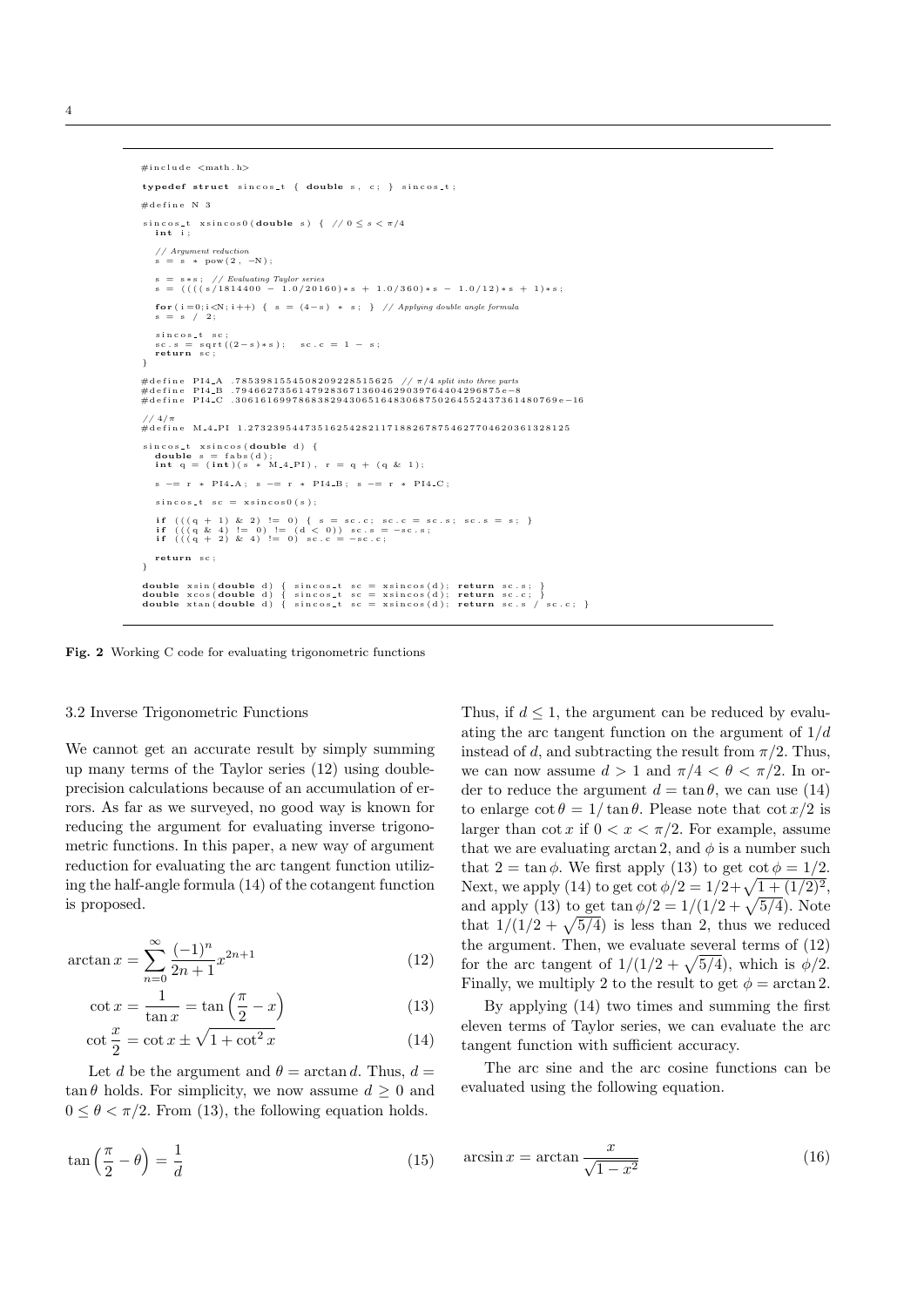$$
\arccos x = \arctan \frac{\sqrt{1 - x^2}}{x} \tag{17}
$$

However, these equations produce cancellation errors if  $|x|$  is close to 1. These errors can be avoided by modifying the above equations as follows. Note that no cancellation error is produced by subtracting *x* from 1 in these equations. A working C code for the proposed method is shown in Fig. 3.

$$
\arcsin x = \arctan \frac{x}{\sqrt{(1+x)(1-x)}}\tag{18}
$$

$$
\arccos x = \arctan \frac{\sqrt{(1+x)(1-x)}}{x} \tag{19}
$$

```
#i n c l u d e <math . h>
#define M_PI 3.14159265358979323846<br>#define N 2
double xatan (double d) {<br>
double x, y, z = fabs (d);<br>
if (z < 1.0) x = 1.0/z; else x = z;
     int i; // Applying cotangent half angle formula<br>
for ( i = 0; i < N; i++) { x = x + sqrt(1+x*x); }
    x = 1.0 / x;y = 0; // Evaluating Taylor series<br>
for ( i =10; i >=0; i −−) {<br>
y = y*x*x + pow(-1, i )/(2* i +1);<br>
}
       y ∗= x ∗ pow ( 2 , N ) ;
     i f ( z > 1 . 0 ) y = M PI/2 − y ;
return d < 0 ? −y : y ;
}
double xasin(double d) {<br>
return xatan(d / sqrt((1+d)*(1-d)));
}
double x a c o s ( double d ) {
     return xatan(sqrt((1+d)*(1-d))/d) + (d < 0 ? M_PI : 0);
}
```
**Fig. 3** Working C code for evaluating inverse trigonometric functions

#### 3.3 Exponential Function

The proposed method for evaluating the exponential function consists of two steps. As the first step, the argument *d* is reduced to within 0 and  $log_e 2$ . Then, as the second step, the exponential function is evaluated on the reduced argument *s*.

For the first step, in order to evaluate  $\exp d$ , we first find *s* and an integer *q* in (20) so that  $0 \le s < \log_e 2$ .

$$
d = s + q \cdot \log_e 2 \tag{20}
$$

<span id="page-4-0"></span>Here, we have the same pro[ble](#page-4-0)m as we had in the case of the trigonometric functions. In order to find the value of *s*, we have to multiply *q* by  $\log_e 2$  and subtract it

from *d*, where we have a cancellation error when *d* is close to a multiple of log*<sup>e</sup>* 2. In order to prevent this, the value of  $log_e 2$  is split into two parts in a similar way as in the case of the trigonometric functions, and each part is multiplied by *q* and subtracted from *d* in turn.

For the second step, we can use (21) for reducing the argument, and then evaluate the terms of the Taylor series (22).

$$
\exp 2x = (\exp x)^2 \tag{21}
$$

$$
\exp x = \sum_{n=0}^{\infty} \frac{x^n}{n!} = 1 + x + \frac{x^2}{2!} + \frac{x^3}{3!} + \dotsb \tag{22}
$$

<span id="page-4-1"></span>However, we have a problem if we simply use these two equations. If *s* is close to 0, the difference between the first term, which is 1, and the other terms in (22) is too large and produces rounding errors. In order to avoid this problem, the proposed method finds the value of  $\exp s - 1$  instead of  $\exp s$ . Let  $h(x)$  be  $\exp x - 1$ , and we derive the following equation from (21) a[nd](#page-4-1) (22):

$$
h(2x) = (2 + h(x)) \cdot h(x)
$$
 (23)

$$
h(x) = \sum_{n=1}^{\infty} \frac{x^n}{n!}
$$
 (24)

<span id="page-4-2"></span>By summing the first eight terms of (24), applying (23) four times, and then adding 1 to the result, we can evaluate the exponential function on the argument of *s* with sufficient accuracy. By incorporating the result from the first step, we get the final result [by m](#page-4-2)ultiplying [the](#page-4-2) result by  $2^q$  as shown in  $(25)$ . Calculation of  $2^q$  from *q* can be performed by substituting  $1023 + q$  for the exponent of 1, utilizing the properties of the IEEE 754 standard.

A working C code for the [pr](#page-4-3)oposed method is shown in Fig. 4.

$$
\exp(s + q \cdot \log_e 2) = (\exp s) \cdot \exp(q \cdot \log_e 2)
$$

$$
= (\exp s) \cdot 2^q \tag{25}
$$

## <span id="page-4-3"></span>3.4 Logarithmic Function

In order to evaluate the logarithmic function, we can use the series shown as (26) which converges faster than the Taylor series[20].

<span id="page-4-4"></span>
$$
\log_2 x = 2 \sum_{n=0}^{\infty} \frac{1}{2n+1} \left( \frac{x-1}{x+1} \right)^{2n+1}
$$
 (26)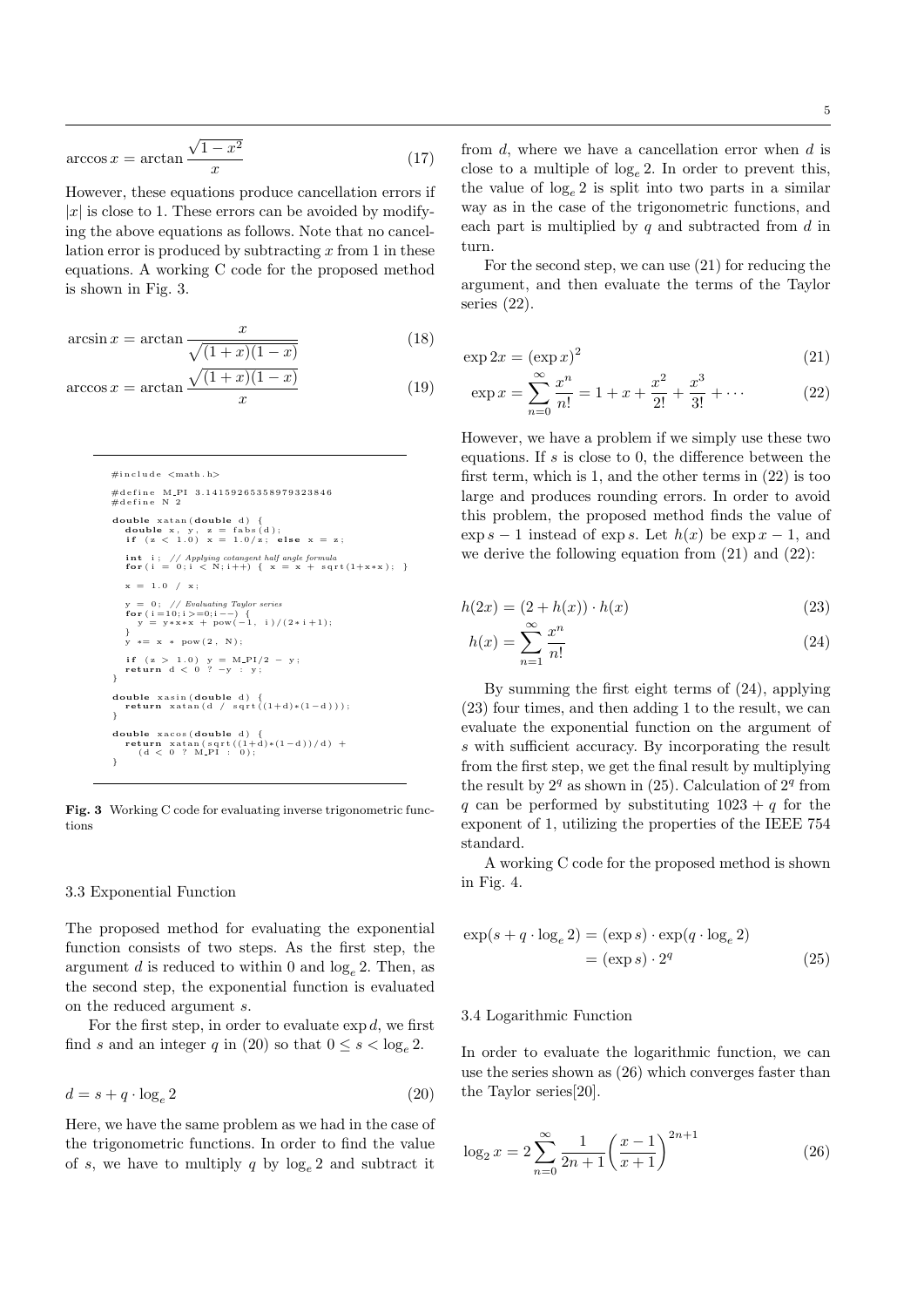```
#i n c l u d e <math . h>
#d e f i n e M LN2 0 . 6 9 3 1 4 7 1 8 0 5 5 9 9 4 5 3 0 9 4 1 7 2 3 2 1 2 1 4 5 8 1 7 6 6 / / loge 2
// log<sub>e</sub> 2 split into two parts<br>#define   L2U  .69314718055966295651160180568695068359375<br>#define   L2L  .28235290563031577122588448175013436025525412068e–12
\#define N 4
 double xexp(double d) {<br>
int q = (int)(d / M_LN2), i;<br>
double s = d − q ∗ L2U − q ∗ L2L, t;
    s = s ∗ pow ( 2 , −N ) ; / / Argument reduction
     // Evaluating Taylor series<br>t = ((((440320 + 1.0/5040)*s + 1.0/720)*s + 1.0/120)*s;<br>t = ((((4 + 1.0/24)*s + 1.0/6)*s + 1.0/2)*s + 1)*s;f \circ r ( i = 0; i < N; i++) {t = (2 + t) * t ;}return (t + 1) * pow(2, q);}
```


The proposed method consists of two steps. The first step is reducing argument by splitting the original argument into its mantissa and exponent. The second step is to evaluate (26) on the mantissa part as the argument.

As the first step, we split the original argument *d* into its mantissa *m* and an integer exponent *e* where  $0.5 \leq m < 1$ , as shown in (27), utilizing the property of the IEEE 75[4 s](#page-4-4)tandard. Since (26) converges fast if its argument is close to 1, we multiply 2 to *m* and subtract 1 from *e* if *m* is smaller than  $\sqrt{2}/2$ . Then *m* is in the  $r = 1000 \text{ J} \cdot \frac{1000 \text{ J}}{2} \cdot \frac{1000 \text{ J}}{2} \cdot \frac{1000 \text{ J}}{2} \cdot \frac{1000 \text{ J}}{2} \cdot \frac{1000 \text{ J}}{2} \cdot \frac{1000 \text{ J}}{2} \cdot \frac{1000 \text{ J}}{2} \cdot \frac{1000 \text{ J}}{2} \cdot \frac{1000 \text{ J}}{2} \cdot \frac{1000 \text{ J}}{2} \cdot \frac{1000 \text{ J}}{2} \cdot \frac{1000 \text{ J}}{2} \cdot \frac$ 

$$
x = m \cdot 2^e \tag{27}
$$

As the second step, we simply evaluate the first 10 terms of the series of (26) to evaluate log *m*. We can get the value of log *d* by adding *e* log 2 to the value of log *m* to get the final result, as shown in (28).

A C code for this method is shown in Fig. 5

$$
\log(m \cdot 2^e) = \log m + \log 2^e
$$
  
= log m + e log 2 (28)

# **4 Evaluation**

<span id="page-5-0"></span>The proposed methods were tested to evaluate accuracy, speed, and code size. The tests were performed on a PC with Core i7 920 2.66GHz. The system is equipped with 3 GB of RAM and runs Linux (Ubuntu Jaunty with 2.6.28 kernel, IA32). The proposed methods were implemented in C language with Intel SSE2 intrinsics<sup>2</sup>.

| $\#$ include $\lt$ math.h>                                            |
|-----------------------------------------------------------------------|
| $double$ xlog(double d) {<br>int e, i;                                |
| double $m = f r exp(d, ke)$ ;<br>if $(m < 0.7071)$ { m $*= 2; e--;$ } |
| double $x = (m-1) / (m+1)$ , $y = 0$ ;                                |
| for $(i=19; i>=1; i=-2)$ { $y = y*x*x + 2.0/i;$ }                     |
| return $e * log(2) + x * y$ ;                                         |

**Fig. 5** Working C code for evaluating logarithmic function

We used gcc 4.3.3 with -msse2 -mfpmath=sse -0 options to compile our programs.

#### 4.1 Accuracy

The accuracy of the proposed methods was tested by comparing the results produced by the proposed methods to the accurate results produced by 256 bit precision calculations using the MPFR Library[12]. We checked the accuracy by evaluating the functions on the argument of each value in a range at regular intervals, and we measured the average and maximum error in ulp. We measured the evaluation accuracy [wit](#page-7-10)hin a few ranges for each function. The ranges and the measurement results are shown in Tables 1, 2, 3, 4 and 5. Please note that because of the accuracy requirements of IEEE 754 standard, these results do not change between platforms comform to the standard.

The evaluation error did not excee[d](#page-6-0) [6 u](#page-6-1)[lp](#page-6-2)s [in](#page-6-3) eve[ry](#page-6-4) test. The average error of 0.28 ulp to 0.67 ulp can be considered to be good, since even if accurate numbers are correctly rounded, we have 0.25 ulp of average error.

<sup>2</sup> An intrinsic is a function known by the compiler that directly maps to a sequence of one or more assembly language instructions.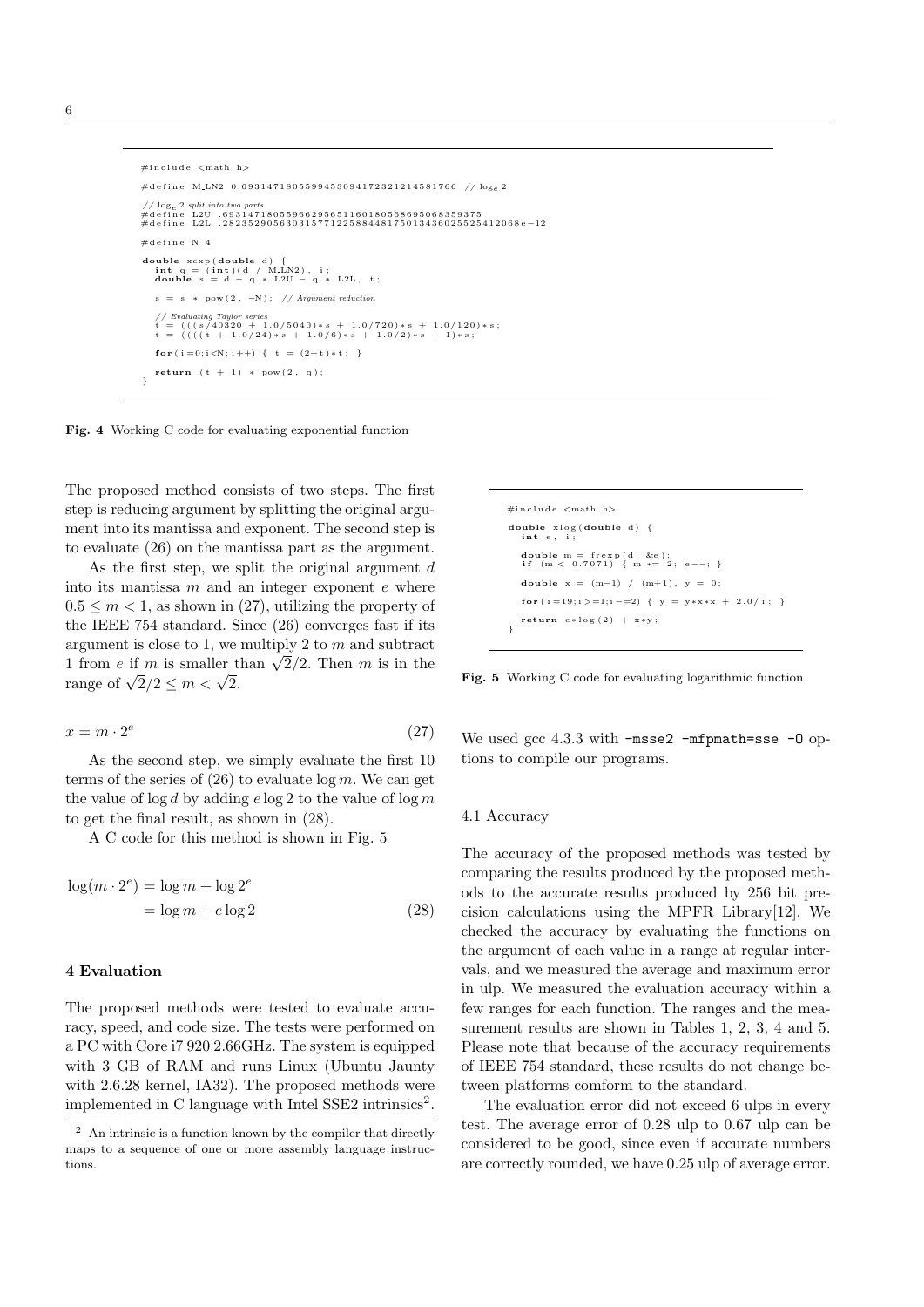**Table 1** Average and maximum error for trigonometric functions (ulp)

<span id="page-6-0"></span>

| Range                     | interval | sin avg | sin max | cos avg | cos max | tan avg | tan max |
|---------------------------|----------|---------|---------|---------|---------|---------|---------|
| $0 \leq x \leq \pi/4$     | 1e-7     | 0.402   | 2.97    | 0.278   | 1.78    | 0.580   | 4.74    |
| $-10 \leq x \leq 10$      | $1e-6$   | 0.378   | 3.80    | 0.370   | 3.94    | 0.636   | 5.14    |
| $0 \leq x \leq 20000$     | 1e-3     | 0.373   | 3.53    | 0.373   | 3.52    | 0.636   | 5.61    |
| $10000 \leq x \leq 10020$ | 1e-6     | 0.374   | 3.79    | 0.373   | 3.35    | 0.639   | 5.86    |

<span id="page-6-1"></span>**Table 2** Average and maximum error for arc tangent functions (ulp)

| Range              | interval | arctan avg | arctan max |
|--------------------|----------|------------|------------|
| $-1 \leq x \leq 1$ | 1e-7     | 0.628      | 4.91       |
| $0 \leq x \leq 20$ | 1e-6     | 0.361      | 4.68       |

<span id="page-6-2"></span>**Table 3** Average and maximum error for arc sine and arc cosine functions (ulp)

| Range  | interval |       | $arcsin$ avg   $arcsin$ max | $\parallel$ arccos avg $\parallel$ | arccos max |
|--------|----------|-------|-----------------------------|------------------------------------|------------|
| $\sim$ | 1e-1     | J.665 | 5.98                        | ).434                              | 5.IJ       |

<span id="page-6-3"></span>**Table 4** Average and maximum error for exponential function (ulp)

| Range             | interval | exp avg | exp max |
|-------------------|----------|---------|---------|
| $0 \leq x \leq 1$ | 1e-7     | 0.295   | . .97   |
| $-10 < x < 10$    | 1e-6     | 0.299   | 1.93    |

<span id="page-6-4"></span>**Table 5** Average and maximum error for logarithmic function (ulp)

| Range          | interval | log avg | log max |
|----------------|----------|---------|---------|
| $0 < x \leq 1$ | 1e-7     | 0.430   | 2.54    |
| 0 < x < 1000   | l e-4    | 0.286   | 2.65    |

**Table 6** Time taken for pair of evaluations (sec.)

|               | Core $i72.66$ GHz (IA32) |           |             | Core 2 2.53GHz $(x86.64)$ |           |             |  |
|---------------|--------------------------|-----------|-------------|---------------------------|-----------|-------------|--|
|               | Proposed                 | FPU       | <b>MPFR</b> | Proposed                  | FPU       | <b>MPFR</b> |  |
| $\sin + \cos$ | $3.29e-8$                | $7.92e-8$ | $3.53e-5$   | $3.51e-8$                 | 8.87e-8   | $2.80e-5$   |  |
| sin           | $3.29e-8$                | $7.04e-8$ | $1.33e-5$   | $3.51e-8$                 | 8.83e-8   | $1.08e-5$   |  |
| $\cos$        | $3.29e-8$                | $7.04e-8$ | $2.14e-5$   | $3.51e-8$                 | $8.92e-8$ | $1.68e-5$   |  |
| tan           | 3.68e-8                  | $1.82e-7$ | $1.68e-5$   | $4.12e-8$                 | $1.65e-7$ | $1.33e-5$   |  |
| arctan        | $4.72e-8$                | $1.82e-7$ | $2.11e-5$   | 4.98e-8                   | $1.61e-7$ | $1.33e-5$   |  |
| arcsin        | $6.64e-8$                | N/A       | $3.81e-5$   | 7.35e-8                   | N/A       | $2.69e-5$   |  |
| arccos        | $6.73e-8$                | N/A       | $3.92e-5$   | 7.68e-8                   | N/A       | $2.73e-5$   |  |
| exp           | $2.45e-8$                | N/A       | $1.59e-5$   | $2.85e-8$                 | N/A       | $1.33e-5$   |  |
| log           | $2.14e-8$                | $4.59e-8$ | $1.19e-5$   | $2.69e-8$                 | 4.88e-8   | 8.14e-6     |  |

**Table 7** Number of instructions and size of subroutines

|                        | $sin + cos + tan$ | $arctan + arcsin + arccos$ | exp | log |
|------------------------|-------------------|----------------------------|-----|-----|
| Number of instructions | 94                | 94                         | 52  | 49  |
| Subroutine size (byte) | 426               | 416                        | 253 | 254 |